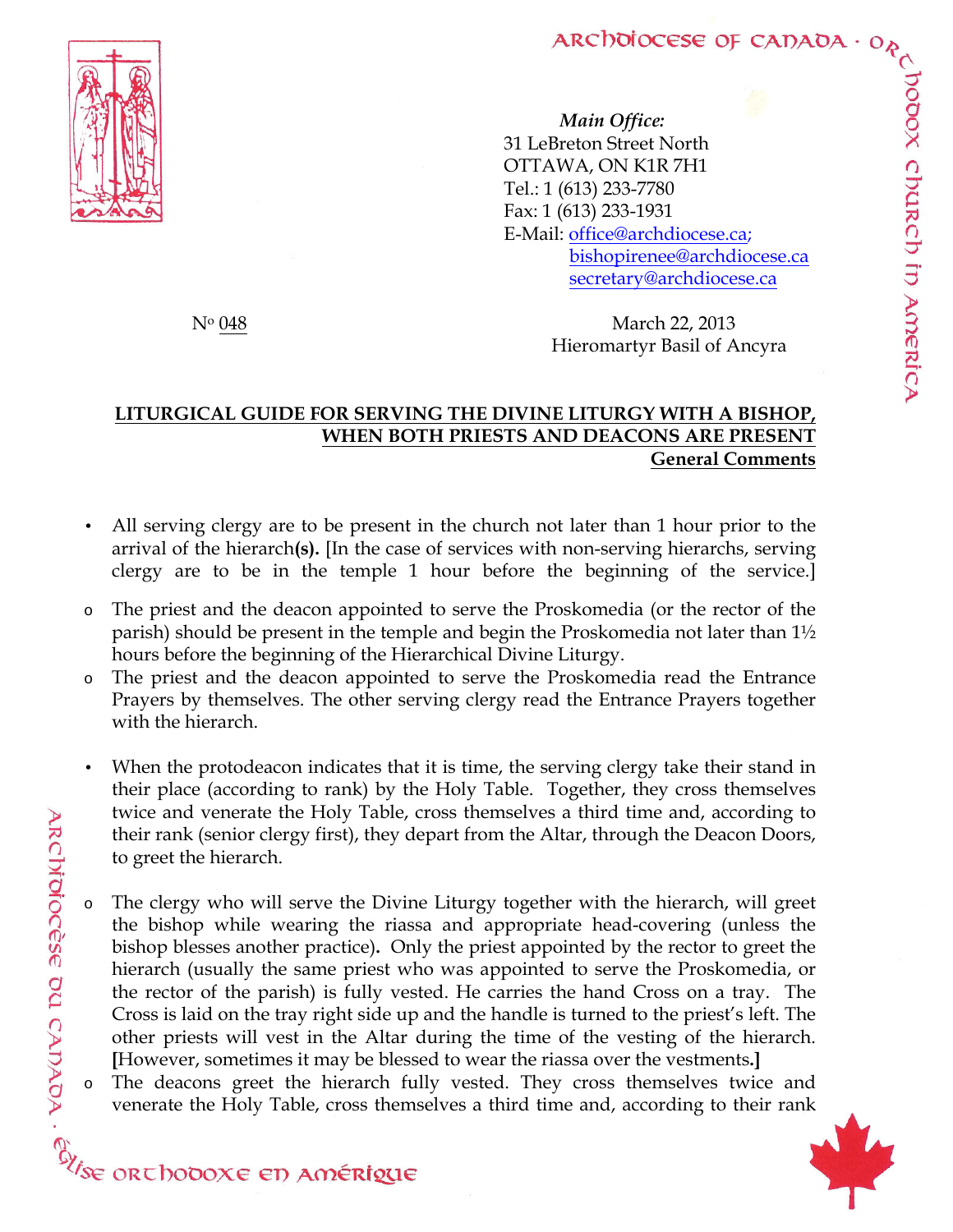(senior clergy first), they depart from the Altar, through the Deacon Doors, to greet the hierarch, following the priests.

- Before the greeting, the priests come to stand in two straight lines facing each other. Only the priest appointed by the rector to greet the hierarch (or the rector himself) is in the middle facing the hierarch. When the hierarch arrives, the appointed priest greets the hierarch with the Cross, and then withdraws to the last place. After the hierarch blesses the clergy with the Cross, the priests approach the hierarch two by two, venerate the Cross and kiss the hand of the hierarch, and then return to their original place. The priest with the tray receives the Cross on the tray and takes it right away into the Holy Altar. The clergy follow the hierarch to the front of the temple for the Entrance Prayers (senior clergy first). During the reading of the Entrance Prayers they stand facing east in two straight lines. The Entrance Prayers are read by the protodeacon. **[**If it happen that there be no greeting of the hierarch, the hierarch and all the clergy, together with the hierarch**,** cross themselves twice and venerate the Holy Table. They cross themselves a third time, bow to the hierarch and, according to their rank (senior clergy first) they depart from the Altar through the Deacon Doors for the Entrance Prayers. During the Entrance Prayers, the priests stand in two straight lines facing the Altar. The Entrance Prayers are read by the protodeacon.] After the greeting, the hierarch proceeds to the cathedra [dais] in the midst of the church. The serving clergy proceed to the Altar to vest.
- The protodeacon says the Vesting Prayers. [In cases where subdeacons are not present at a Hierarchal service it is appropriate to vest the hierarch inside the Altar.] Vested in full liturgical vestments, the clergy exit the Altar through the Deacon Doors (senior clergy first). They come to stand in two straight lines facing each other before the hierarch. Together, they bow to the Altar, and bow to the hierarch, and then comes the blessing with the dikiri and trikiri.
- Upon completion of the Vesting Prayers, the Sixth Hour is read, while the youngest deacon commences a full censing of the church. After washing the hands of the hierarch, the regular prayers before the Liturgy are read.

## • **The Divine Liturgy**

- Following these prayers, the first priest and the protodeacon take the blessing from the hierarch and the first priest enters the Altar **through the south Deacon Door**. The protodeacon remains on the ambo.
- The first priest crosses himself twice, venerates the Holy Gospel and the Holy Table, and crosses himself a third time. He opens the Royal Doors, and together with the protodeacon, bows to the hierarch. Following the exclamations, "Bless Master" and "Blessed is the Kingdom…", the first priest and the protodeacon bow to the hierarch once again, and the first priest goes to his place at the right of the Holy Table.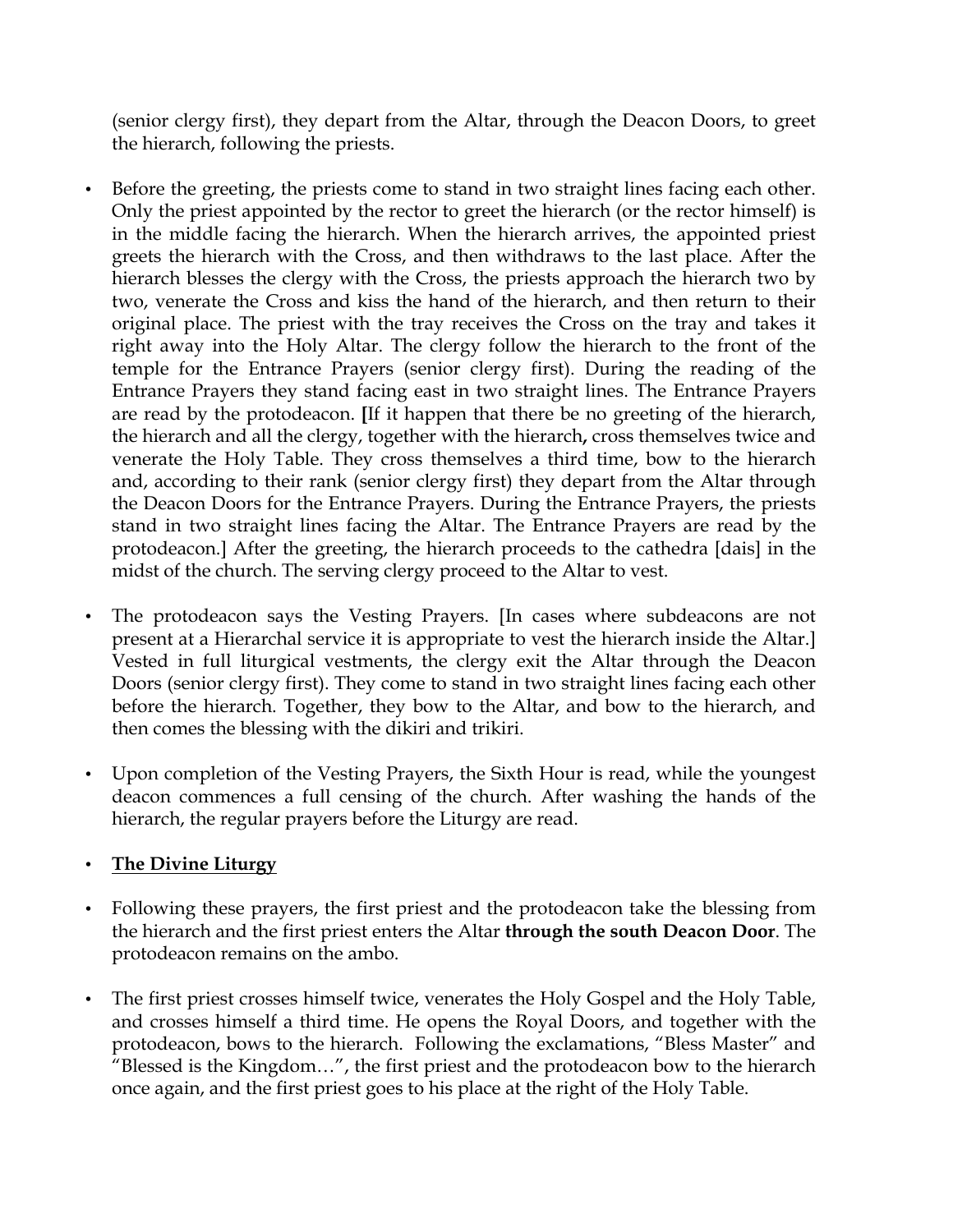- The Great Litany is intoned by the protodeacon who stands a little to the right of the middle of the ambo. The exclamation for the Great Litany is pronounced by the first priest, who, at the words "and unto ages of ages" comes to the Royal Doors, and together with the protodeacon, bows to the hierarch. At the same time, the second and third priests also cross themselves and bow to the hierarch. Immediately following this, the second and third priests enter the sanctuary through the Deacon Door on their side standing in front of the Holy Table, they cross themselves twice, venerate the Holy Gospel and the Holy Table, and cross themselves a third time. They bow to the hierarch and to each other and take their places at the sides of the Holy Table. If there are second and third deacons, they ascend the solea during the petition "Commemorating our Most Holy…". Together with the protodeacon and the first priest, they cross themselves, bow to the hierarch and to each other, and take their places on the ambo.
- The Small Litanies are intoned by the second and third deacons, followed by the exclamations of the second and third priests, who conclude as the first priest did in the Great Litany.
- At the same time, the fourth and fifth priests cross themselves, bow to the hierarch, and enter the Altar through the Deacon Door on their side. Standing in front of the Holy Table, they cross themselves twice, venerate the Holy Gospel and the Holy Table, and cross themselves a third time. They bow to the hierarch and to each other, and take their places at the sides of the Holy Table.
- Following the third exclamation, all the remaining clergy at the cathedra bow together to the hierarch and enter the Holy Altar through the Deacon Door on their side. In the Altar, the priests repeat as above with the entrance of the second and the third priests two by two. Upon completion of this, they take their places in preparation for the Small Entrance.
- At the Small Entrance, the first priest and the protodeacon stand in front of the Holy Table, cross themselves twice, venerate the Holy Table, cross themselves a third time, bow to the hierarch and to each other. Then the priest hands the Holy Gospel to the protodeacon who takes it to the High Place, and faces the Holy Table. All the serving clergy stand in their places around the Holy Table, cross themselves twice, venerate the Holy Table, cross themselves a third time and, according to their rank **(**senior clergy first**)**, they all proceed with the Small Entrance.
- All the serving clergy come to stand in two rows at the front of the cathedra. When the protodeacon indicates that it is time, they all cross themselves once, and then bow to the hierarch. The hierarch blesses the Holy Entrance and the protodeacon holds the Holy Gospel up to the hierarch for veneration.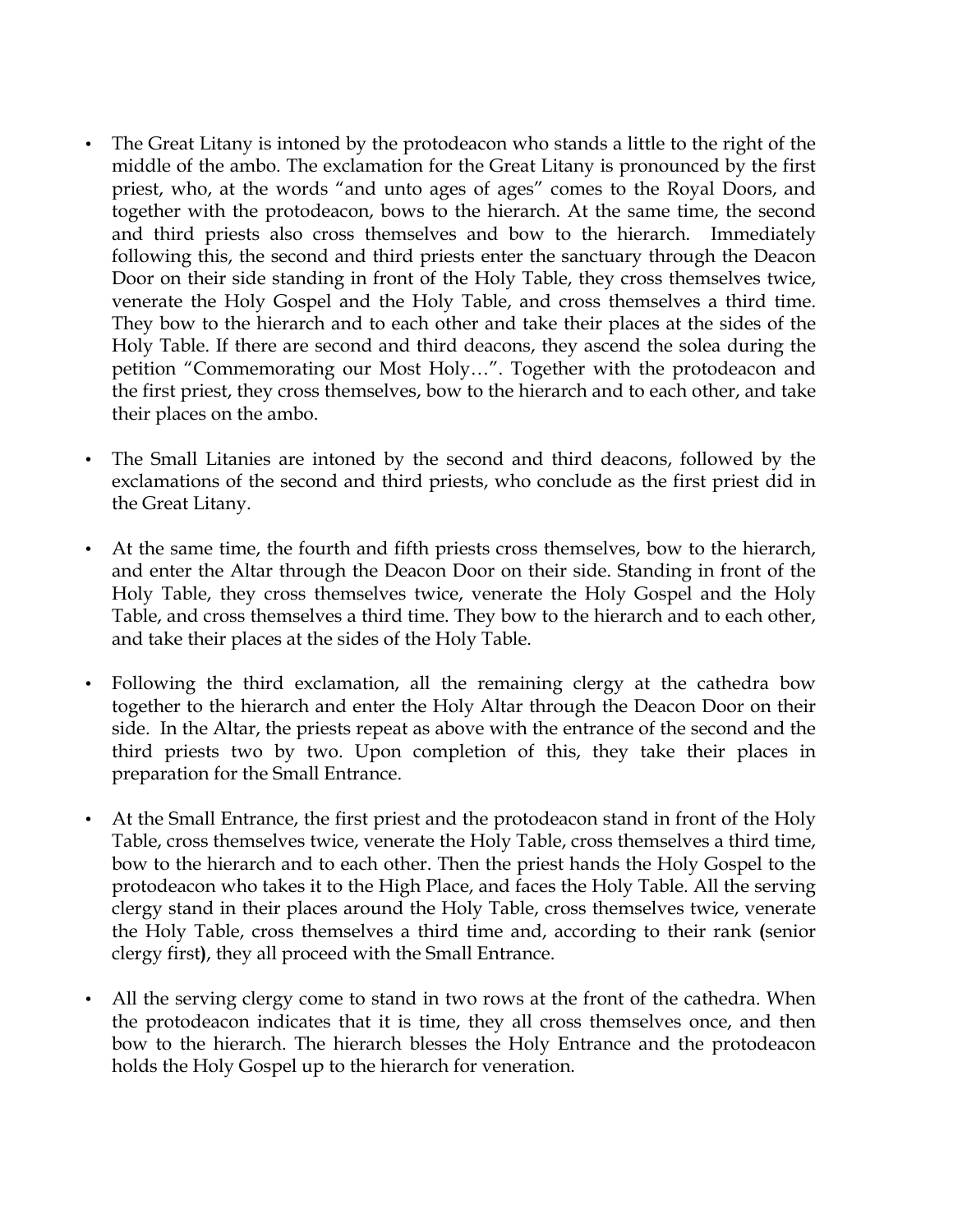- During the singing of "O come, let us worship…", the protodeacon stands facing the bishop. The bishop blesses with the dikiri and trikiri in four directions, and then proceeds to the ambo. The first and second priests help the hierarch descend the cathedra, followed by the serving clergy. All the clergy except the protodeacon and deacons (who go into the Altar before the bishop) stop at the foot of the solea and face the Holy Altar until the hierarch completes the blessing of the faithful with the dikiri and trikiri. The priests should be in two straight lines facing the Altar**.** After the blessing, the serving priests follow the hierarch into the Altar **through the Royal Doors,** two by two, venerating the icon on their side of the Royal Doors.
- Led by the protodeacon, the hierarch censes the Holy Table and the Holy Altar during the singing of "Eis polla eti…". The bishop goes out to cense the iconostas. The serving clergy approach the Holy Table. When the bishop comes from the south to the north side of the iconostas, and passes by the Royal Doors, the clergy bow to him, venerate the Holy Table, and step back. At the signal of the protodeacon, all present in the Altar sing the "Great Eis polla eti…" once.
- During the Thrice Holy Hymn (Trisagion), all the clergy, at the signal of the protodeacon, sing the Hymn for the second and the sixth repetitions.
- During the singing of the Thrice Holy Hymn, the second time, the second priest takes the Cross from the Holy Altar and with the face side of the Cross down, he places the handle of the Cross in the hierarch's left hand, and kisses this hand. The protodeacon gives the hierarch the dikiri into his right hand, and kisses that hand. Immediately following the blessing of the people by the hierarch, the second priest receives the Cross from the hierarch, kisses his hand and returns the Cross to its place on the Holy Table. After the hierarch venerates the Holy Table and moves to the High Place, all the priests venerate the Holy Table together and move to the High Place (senior clergy first).
- The hierarch blesses the High Place with the dikiri, and gives it to the subdeacon. A second subdeacon gives the trikiri into the hierarch's right hand for the blessing. The protodeacon recites the appropriate troparion. After the hierarch blesses the clergy in the Altar from the High Place, the subdeacon, kissing the bishop's right hand, takes away the trikiri.
- Following the Epistle reading, during the singing of the "Alleluia," the first priest and the protodeacon go to the front of the Holy Table, cross themselves twice, venerate the Holy Table, and cross themselves a third time. The priest then takes the Holy Gospel, and hands it to the protodeacon. The protodeacon takes the Holy Gospel to the High Place, holds it up to the hierarch for veneration, and goes through the Royal Doors to the cathedra for the Gospel reading. The protodeacon and the hierarch say the dialogue prescribed in the Liturgy Book. If only one deacon is serving, the first priest standing at the High Place says, "Let us be attentive…". The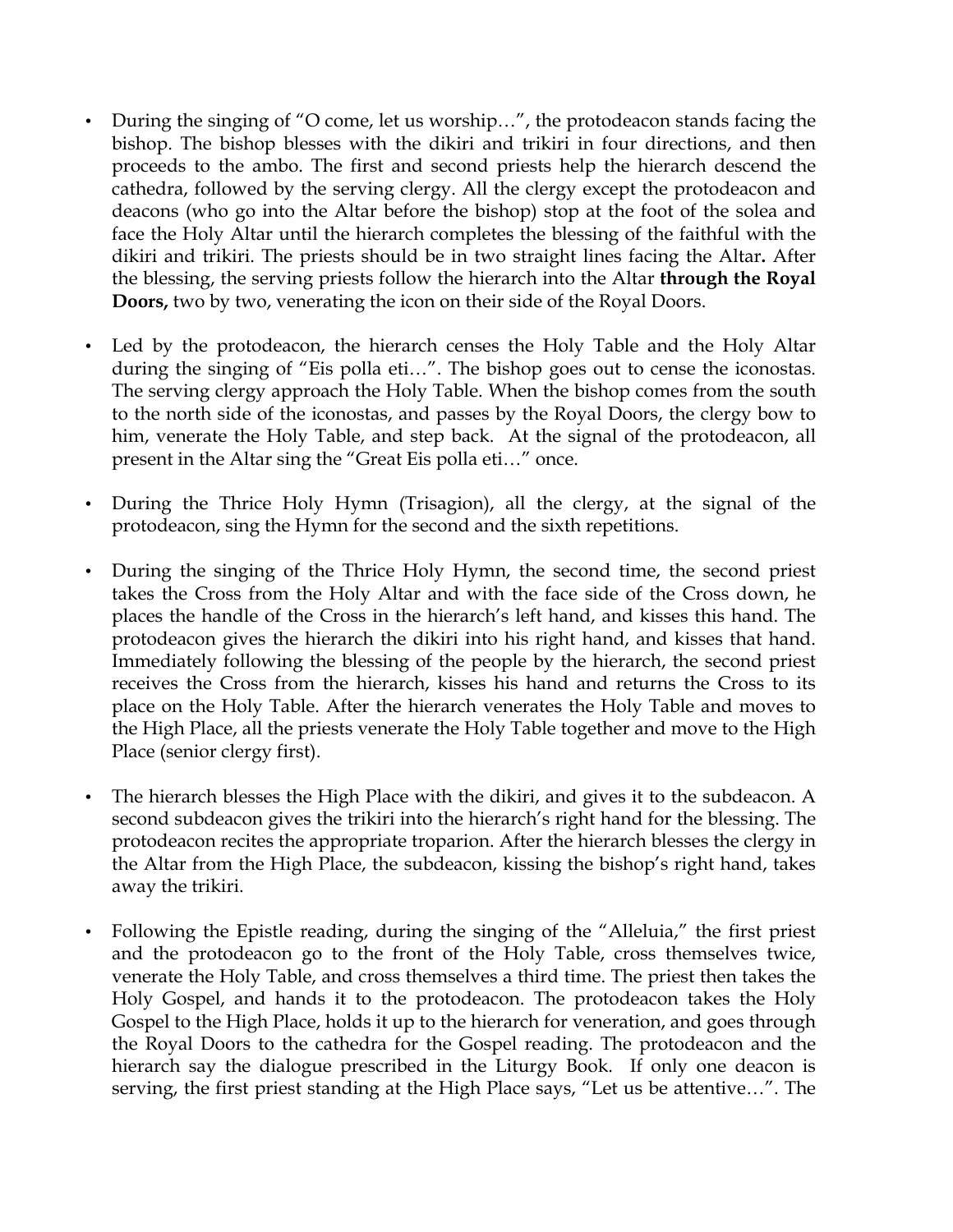protodeacon reads the Holy Gospel facing the Altar. [If more than one deacon is serving, the exclamations are divided among the deacons accordingly.]

- *During the Litany of Fervent Supplication, at the petition for the hierarch and the government, all present in the Holy Altar, at the signal of the rector, sing: "Lord, have mercy" thrice*. During this same petition, the first and second priests assist the hierarch by opening the lower portion of the Holy Antimension at this time, after which they cross themselves, venerate the Holy Table and bow to the hierarch. During the Litany for the Catechumens, at the petition "That He may reveal to them the gospel of righteousness" the third and fourth priests open the top part of the Holy Antimension, after which they cross themselves, venerate the Holy Table, and bow to the hierarch.
- The hierarch makes the sign of the Cross with the sponge over the Antimension at the exclamation for the Litany for the Catechumens, and places the sponge on the top part of the Antimension over the holy relics, or at the top right corner.
- The protodeacon commences censing of the Altar. **[**This censing is divided into two parts. The protodeacon censes the Altar and the clergy before the washing of the hands of the hierarch(s). After receiving the Aer upon his shoulder from the hierarch at the Table of Oblation, the second deacon continues censing the iconostas and the people.]
- After the hierarch concludes the reading of the Cherubic Hymn, he goes to the Table of Oblation. He puts the Aer on the shoulder of the deacon and begins his commemoration. The serving priests, two by two, approach the front of the Holy Table, cross themselves twice, venerate the Holy Table, cross themselves a third time, and bow to each other. They come then, in order, to venerate the shoulder and omophor of the bishop, and speak their names to him for commemoration. Then they prepare for the Great Entrance according to rank (senior clergy first). All the priests (except the first priest who carries the Holy Chalice) carry a Cross, a plate, a spear, a spoon, or another appropriate item.
- Following the servers, the priests, exiting the Holy Altar through the north Deacon Door, come to stand before the ambo in two straight lines facing each other (senior clergy first). The protodeacon, carrying the diskos, and kneeling on his right knee before the hierarch, commemorates the serving hierarch. The hierarch takes the diskos into his hands and commemorates the Metropolitan, and any other serving bishops. Then the first priest, holding the Holy Chalice, comes to stand before the hierarch, and silently commemorating him, gives the Chalice into his hands. The bishop takes the Holy Chalice, and says the rest of the appointed petitions.
- The hierarch enters the Altar and places the Holy Chalice on the Holy Table. Meanwhile, all the priests, two by two, follow him into the Altar through the Royal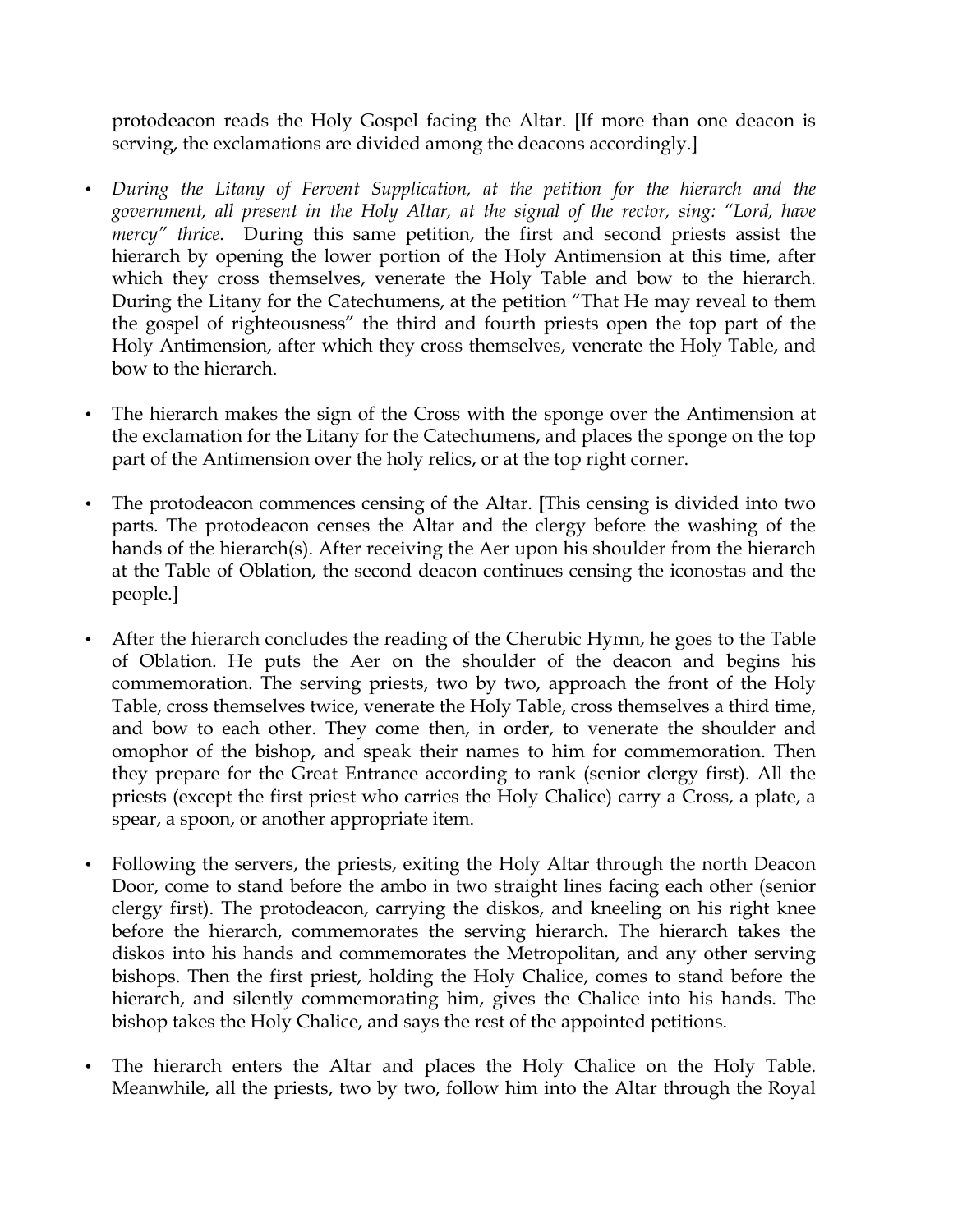Doors (senior clergy first) and neatly place the liturgical item they are carrying where it belongs.

- After the Litany of Supplication is completed, and during the exclamation "Let us love one another…", all the priests go to the left side of the Holy Table and form a single line according to rank. After the hierarch finishes his veneration and steps to the right side of the Holy Table, the priests, according to rank, approach the front of the Holy Table, cross themselves, venerate the Holy Gifts and step to the right side of the Holy Table. They come immediately to the hierarch and exchange with him the Kiss of Peace. Then they step behind him and exchange with each other, in order, the Kiss of Peace. Following this, the priests return to their original places. They approach the Holy Table and each takes hold of the Aer (as possible), and they fan the Holy Gifts with the Aer, raising and lowering it together. The priests on the right side of the Holy Table hold the Aer with the right hand and priests who are on the left side with the left hand. Both sides face the bishop.
- When the choir finishes singing "It is truly meet...", and the bishop has finished his prayer, the protodeacon exclaims, "And all mankind". This is repeated by the choir. Then the hierarch intones "Among the first…" and commemorates His Beatitude, the Archbishop of Washington and Metropolitan of all America and Canada, and the concelebrating hierarchs (if there be any present). After commemorating the hierarch, the first priest (or the second hierarch if he be present) pronounces, "Remember, O Lord, our lord, His…" and commemorates the presiding hierarch. After commemorating the hierarch, the priest approaches the hierarch for the blessing and kisses his hand, the icon on his mitre, and his hand again, saying: "Eis polla eti despota." Meanwhile, the Great Exclamation is being intoned by the protodeacon. He concludes it by saying "And for all mankind", and the choir sings after him "And for all mankind."
- When the deacon intones the litanies, the exclamations are given to the seventh and the eighth priests if there are any, and if not, they are given to the fifth and sixth priests. The Great Exclamation is said by the protodeacon at this time and concluded by the singing of the choir of "And for All mankind."
- At the communion of the clergy, the hierarch takes the Most Holy Body of the Lord into his hands and if the Prayer before Holy Communion has not already been recited, he recites it now.
- After the communion of the hierarch, all the clergy move to the northern side of the Holy Table, and, bowing, **without making full prostrations**, kiss the Holy Table, and receive the Holy Body in their hands from the hierarch. After receiving the Holy Body, the priest immediately consumes the Holy Body, and moves to the south side of the Holy Table, *via* the High Place. From here he approaches the hierarch in his order. The bishop gives him the Holy Blood in the Chalice. He then withdraws to a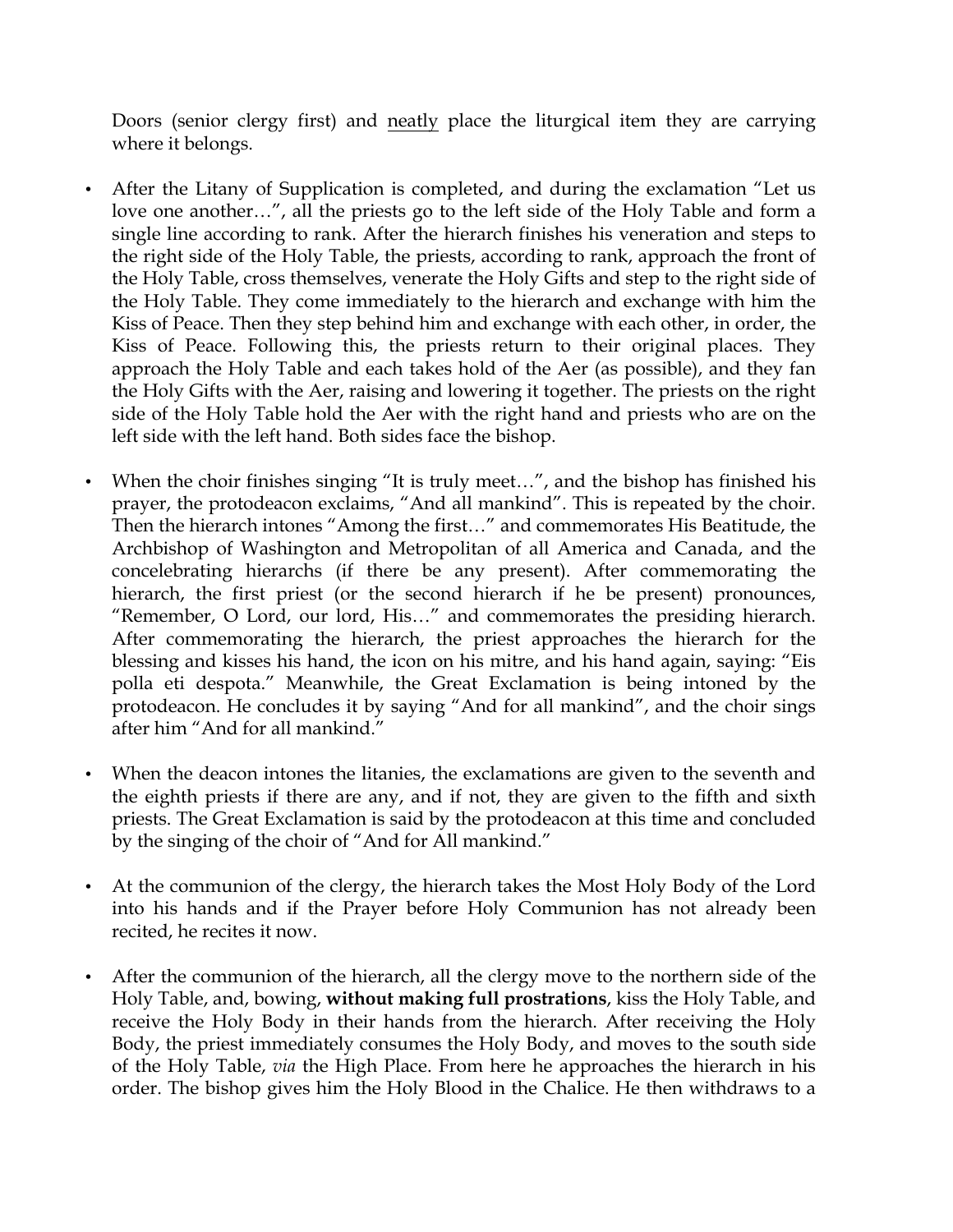convenient place and reads the Thanksgiving Prayers. The deacons receive Holy Communion after the last priest.

• Any non-serving clergy who desire to receive Holy Communion may come dressed in riassa, epitrachelion, and cuffs (if the bishop blesses not wearing the phelon). They enter the Altar through the northern Deacon Door, and after the communion of all the serving clergy, they approach the bishop to receive the Holy Gifts. Upon receiving the Holy Body of Christ they immediately move to the south side of the Holy Table *via* the High Place, to receive the Holy Blood. They then make their exit from the Altar through the southern Deacon Door.

**NOTE**: Prosfora, two zeon cups with wine and warm water on a tray should be prepared for each serving hierarch, and immediately after communion, if not the subdeacons, then the priests in order of seniority (first priest to first bishop, second priest to second bishop, etc.) bring this to each hierarch. After the bishop has received his refreshment, all those who are serving approach him by rank (senior clergy first) to greet him on receiving the Holy Mysteries.

- After the communion of the faithful, all the serving clergy return to their places around the Holy Table.
- The protodeacon intones the Thanksgiving Litany and the hierarch pronounces the exclamation for it.
- At the exclamation, "For Thou art our sanctification...", the youngest among the serving priests venerates the Holy Table and, at the hierarch's exclamation "Let us depart in peace", exits through the Royal Doors. He goes beyond the ambo and reads the Dismissal Prayer. After completing it, he returns to the Altar, venerates the Holy Table, goes to his usual place**,** and bows to the hierarch.
- Following this, at the exclamation "Glory to You, O Christ our God and our hope, glory to You!", all the priests and deacons (according to rank) exit the Altar through the Royal Doors and take their place for the dismissal, at the foot of the solea. They form two straight lines facing each other or facing east (depending on local custom). The first priest carries a hand Cross. The bishop comes out of the Altar through the Royal Doors to pronounce the dismissal. Immediately after the blessing with the dikiri and trikiri, the first priest places the handle of the hand Cross (face down) into the right hand of the bishop and kisses that hand.
- The protodeacon intones "Many Years."
- If the hierarch goes into the Holy Altar, all the clergy follow him into the Altar through the Royal Doors **(senior clergy first)** and at the Holy Table cross themselves twice (together), venerate the Holy Table, cross themselves a third time, and bow to